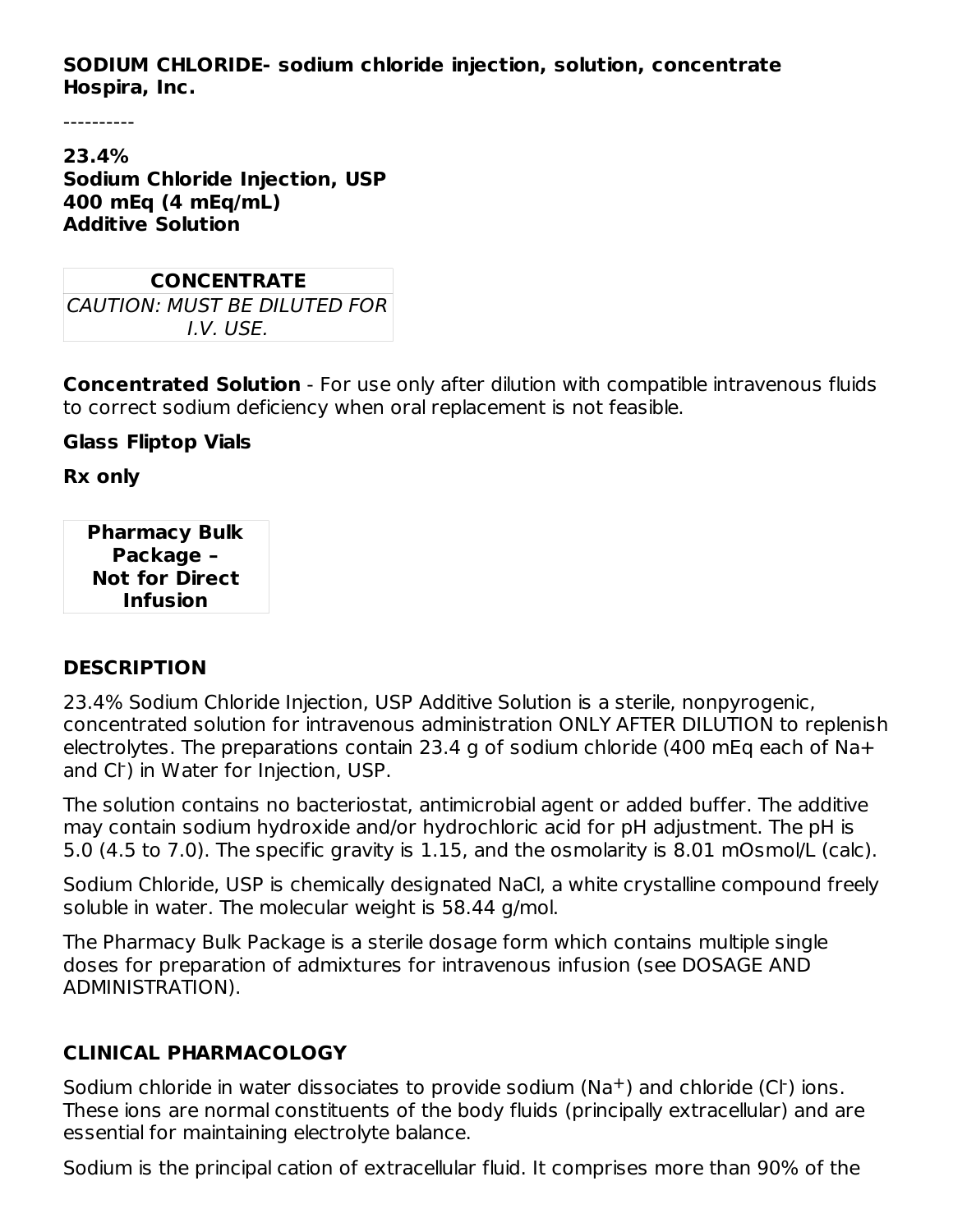total cations at its normal plasma concentration of approximately 142 mEq/L. While the sodium ion can diffuse across cell membranes, the intracellular sodium is maintained at a much lower concentration than extracellular sodium through the expenditure of energy by the cell (so called "sodium cation pump"). Loss of intracellular potassium ion is usually accompanied by an increase in intracellular sodium ion. Sodium is the principal ion that determines osmotic pressure of interstitial fluids and the degree of tissue hydration.

When serum sodium concentration is low, the secretion of antidiuretic hormone (ADH) by the pituitary is inhibited, thereby preventing water reabsorption by the distal renal tubules. On the other hand, adrenal secretion of aldosterone increases renal tubular reabsorption of sodium in an effort to re-establish normal serum sodium concentration.

Chloride (CI<sup>-</sup>) has an integral role in buffering action when oxygen and carbon dioxide exchange occurs in the red blood cells.

The distribution and excretion of sodium (Na<sup>+</sup>) and chloride (Cl<sup>-</sup>) are largely under the control of the kidney which maintains a balance between intake and output.

## **INDICATIONS AND USAGE**

23.4% Sodium Chloride Injection, USP is indicated for use as an electrolyte replenisher in parenteral fluid therapy. It serves as an additive for total parenteral nutrition (TPN) and as an additive for carbohydrate containing I.V. fluids.

#### **CONTRAINDICATIONS**

23.4% Sodium Chloride Injection, USP Additive Solution is contraindicated in patients with hypernatremia or fluid retention.

## **WARNINGS**

23.4% Sodium Chloride Injection, USP is hypertonic and must be diluted prior to administration. Inadvertent direct injection or absorption of concentrated sodium chloride solution may give rise to sudden hypernatremia and such complications as cardiovascular shock, central nervous system disorders, specifically osmotic demyelination syndrome, extensive hemolysis, cortical necrosis of the kidneys and severe local tissue necrosis (if administered extravascularly).

Solutions containing sodium ions should be used with great care, if at all, in patients with congestive heart failure, severe renal insufficiency and in clinical states in which there exists edema with sodium retention.

In patients with diminished renal function, administration of solutions containing sodium may result in sodium retention. The intravenous administration of this solution (after appropriate dilution) can cause fluid and/or solute overloading resulting in dilution of other serum electrolyte concentrations, overhydration, congested states or pulmonary edema.

Excessive administration of potassium-free solutions may result in significant hypokalemia.

WARNING: This product contains aluminum that may be toxic. Aluminum may reach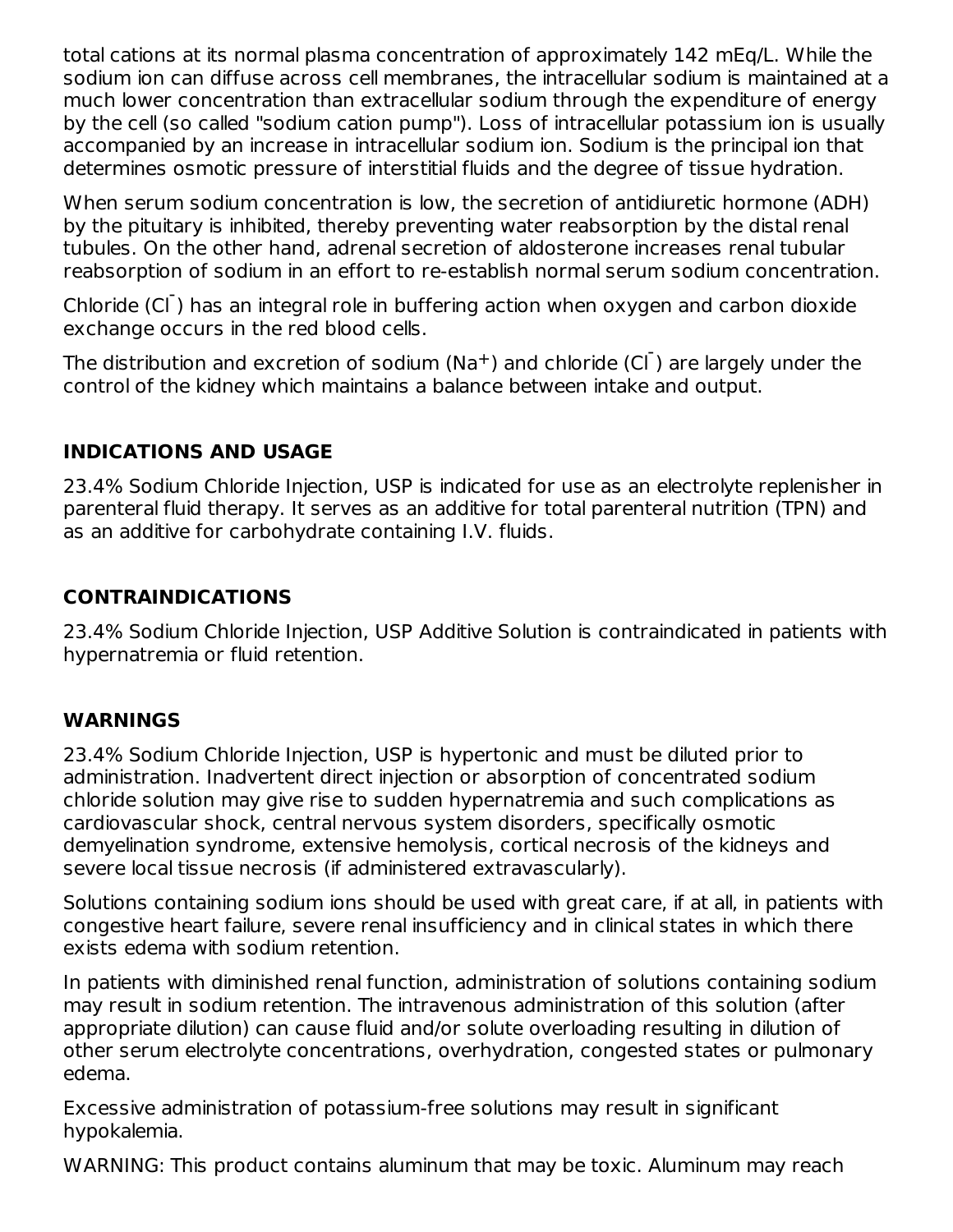toxic levels with prolonged parenteral administration if kidney function is impaired. Premature neonates are particularly at risk because their kidneys are immature, and they require large amounts of calcium and phosphate solutions, which contain aluminum.

Research indicates that patients with impaired kidney function, including premature neonates, who receive parenteral levels of aluminum at greater than 4 to 5 mcg/kg/day accumulate aluminum at levels associated with central nervous system and bone toxicity. Tissue loading may occur at even lower rates of administration.

# **PRECAUTIONS**

#### **General**

Excessive amounts of sodium chloride by any route may cause hypokalemia and acidosis. Excessive amounts by the parenteral route may precipitate congestive heart failure and acute pulmonary edema, especially in patients with cardiovascular disease and in patients receiving corticosteroids or corticotropin or drugs that may give rise to sodium retention. Special caution should be used in administering sodium-containing solutions to patients with severe renal impairment, cirrhosis of the liver or other edematous or sodium-retaining states.

Clinical evaluation and periodic laboratory determinations are necessary to monitor changes in fluid balance, electrolyte concentrations, and acid-base balance during prolonged parenteral therapy or whenever the condition of the patient warrants such evaluation. Do not use unless the solution is clear and seal is intact.

#### **Pregnancy**

Animal reproduction studies have not been conducted with 23.4% Sodium Chloride Injection, USP. It is also not known whether sodium chloride can cause fetal harm when administered to a pregnant woman or can affect reproduction capacity. Sodium chloride should be given to a pregnant woman only if clearly needed.

#### **Nursing Mothers**

It is not known whether 23.4% Sodium Chloride Injection, USP is excreted in human milk. Because many drugs are excreted in human milk, caution should be exercised when sodium chloride is administered to a nursing woman.

## **Pediatric Use**

Safety and effectiveness of 23.4% Sodium Chloride Injection, USP have not been established in pediatric patients. Its limited use in pediatric patients has been inadequate to fully define proper dosage and limitations for use.

## **Geriatric Use**

An evaluation of current literature revealed no clinical experience identifying differences in response between elderly and younger patients. In general, dose selection for an elderly patient should be cautious, usually starting at the low end of the dosing range, reflecting the greater frequency of decreased hepatic, renal, or cardiac function, and of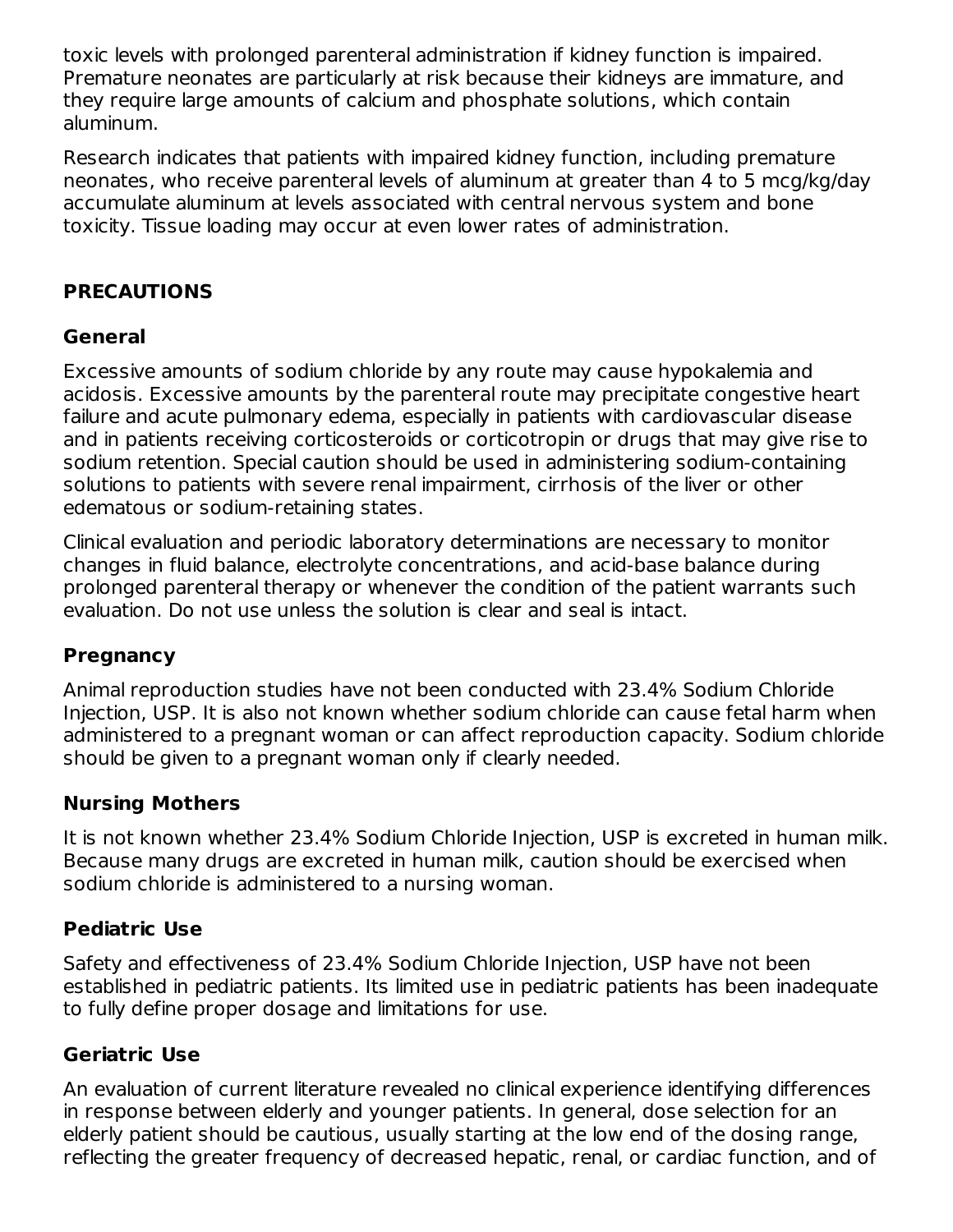concomitant disease or other drug therapy.

This drug is known to be substantially excreted by the kidney, and the risk of toxic reactions to this drug may be greater in patients with impaired renal function. Because elderly patients are more likely to have decreased renal function, care should be taken in dose selection, and it may be useful to monitor renal function.

## **ADVERSE REACTIONS**

Sodium overload can occur with intravenous infusion of excessive amounts of sodiumcontaining solutions. See WARNINGS and PRECAUTIONS.

## **OVERDOSAGE**

Excessive administration of 23.4% Sodium Chloride Injection, USP may result in electrolyte imbalance with water retention, edema, loss of potassium and aggravation of an existing acidosis. See WARNINGS.

# **DOSAGE AND ADMINISTRATION**

23.4% Sodium Chloride Injection, USP Additive Solution is administered intravenously only after addition to a larger volume of fluid.

The dose, dilution and rate of injection are dependent upon the individual needs of each patient. In solutions for total parenteral nutrition (TPN), 120 mEq of sodium/day (range: 75–180 mEq/day) is the recommended adult dosage, whereas the recommended dosage is 3–4 mEq/kg/day for preterm infants.

Parenteral drug products should be inspected visually for particulate matter and discoloration prior to administration, whenever solution and container permit. Discard unused portion.

Additives may be incompatible with the fluid dispensed from this container. Consult with pharmacist, if available. When admixing, use aseptic technique, mix thoroughly and do not store.

## **Directions for Proper Use of Pharmacy Bulk Package**

Use Aseptic Technique

- 1. For hanger application, peel off the paper liner from both ends of the tape hanger to expose 3/4 in. long adhesive portions. Adhere each end to the label on the bottle.
- 2. During use, container must be stored and all manipulations performed in an appropriate laminar flow hood.
- 3. Remove cover from container and cleanse closure with antiseptic.
- 4. Insert suitable sterile dispensing set or transfer device and suspend unit in a laminar flow hood. The closure should be entered only once and after initial entry, the withdrawal of container contents should be completed promptly in one continuous operation. Should this not be possible, a maximum time of 4 hours from initial closure puncture is permitted to complete fluid transfer operations; i.e., discard container no later than 4 hours after initial closure puncture.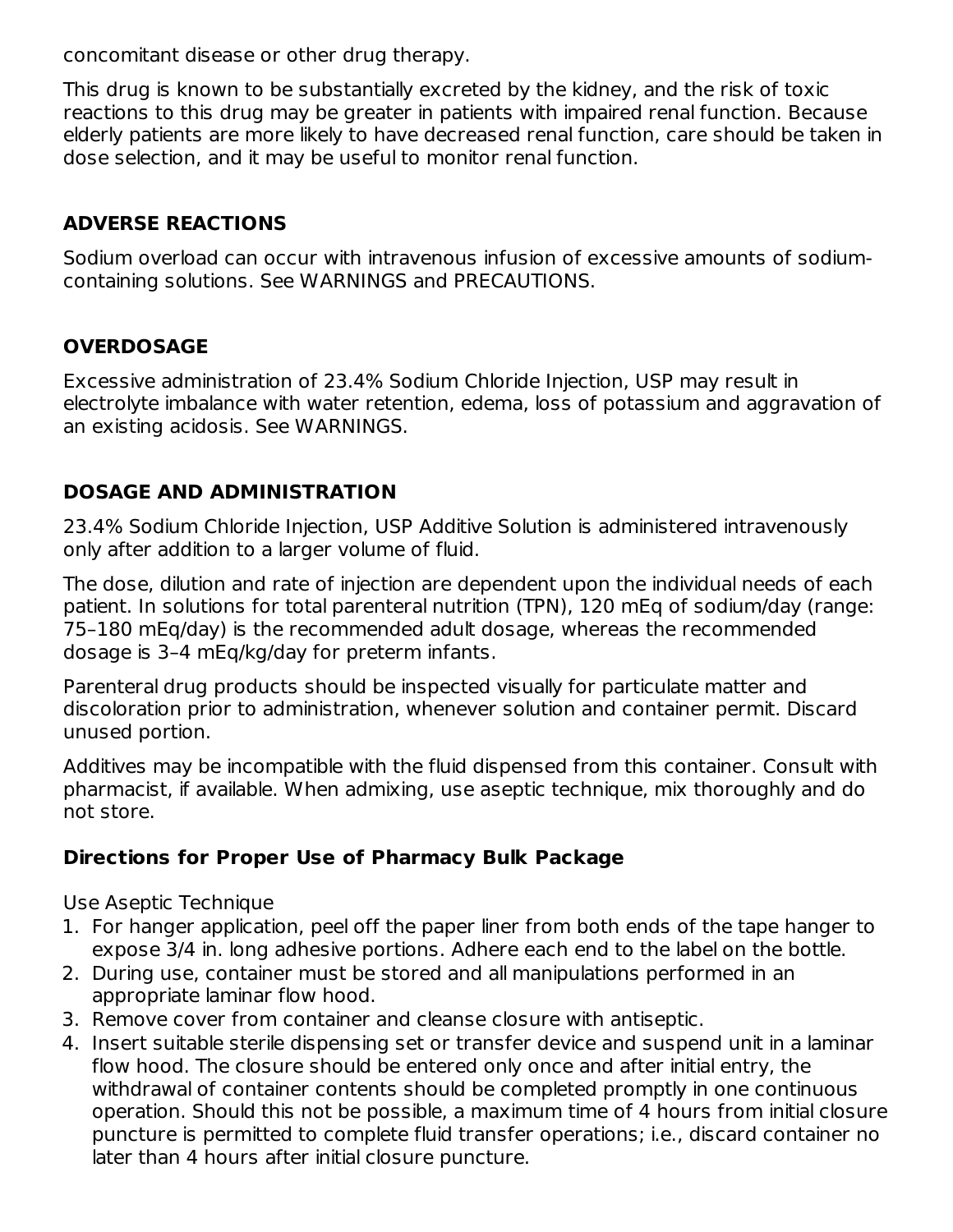- 5. Sequentially dispense aliquots of 23.4% Sodium Chloride Injection, USP into intravenous containers using appropriate transfer device. During fluid transfer operations, the Pharmacy Bulk Package should be maintained under the storage conditions recommended in the labeling.
- 6. Inspect solution after admixing. Discard if the solution is discolored or particulates are observed.

#### **HOW SUPPLIED**

23.4% Sodium Chloride Injection, USP (4 mEq/mL) is supplied as follows:

| <b>NDC No</b> | <b>Type Container</b>         | Dose /<br><b>Volume</b> | <b>Concentration</b> |
|---------------|-------------------------------|-------------------------|----------------------|
| 0409-         | Pharmacy Bulk Package - Glass | 400 mEg/100             | 4 mEg/mL             |
| 1141-02       | <b>Fliptop Vial</b>           | mL                      |                      |

Store at 20 to 25°C (68 to 77°F). [See USP Controlled Room Temperature].

Distributed by Hospira, Inc., Lake Forest, IL 60045 USA

LAB-1106-2.0

Revised: 6/2020

# **PRINCIPAL DISPLAY PANEL - 100 mL Vial Label**

CONCENTRATE

CAUTION: MUST BE DILUTED FOR INTRAVENOUS USE.\*

23.4% SODIUM CHLORIDE Injection, USP 400 mEq/100 mL (4 mEq/mL)

Rx only

Pharmacy Bulk Package – Not for Direct Infusion.

Distributed by Hospira, Inc., Lake Forest, IL 60045 USA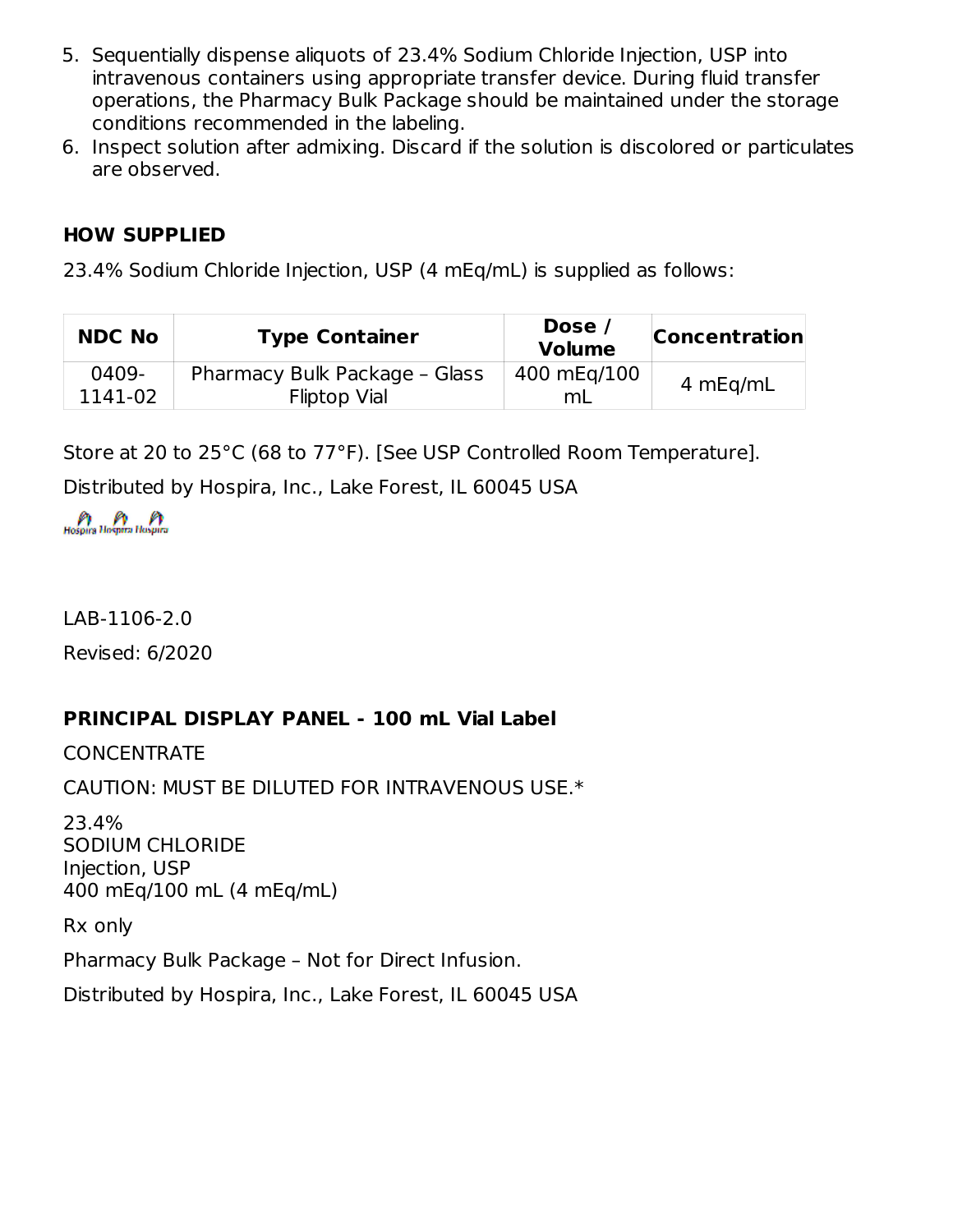| <b>CONCENTRATE</b>                                      |         | 100 m L                     | NDC 0409-1141-12                                                                                                                                                                                                           |    |              |                  |
|---------------------------------------------------------|---------|-----------------------------|----------------------------------------------------------------------------------------------------------------------------------------------------------------------------------------------------------------------------|----|--------------|------------------|
| <b>CAUTION: MUST BE DILUTED FOR INTRAVENOUS USE.</b>    |         |                             | Date entered Time of entry                                                                                                                                                                                                 |    |              |                  |
| <b>23.4%</b>                                            | Rx only | use.                        | *This Pharmacy Bulk Package is intended for the<br>preparation of Intravenous admixtures only. See<br>package insert for precautions and directions before                                                                 |    |              |                  |
| <b>SODIUM CHLORIDE</b><br><b>Injection, USP</b>         |         |                             | Each mL contains sodium chloride, 234 mg (4 mEq/mL).<br>May contain NaOH and/or HCI for pH adjustment. pH<br>5.0 (4.5 to 7.0). Sp. Gr.=1.15. 8008 mOsmol/L (calc.).<br>Once the container has been entered, the withdrawal |    | $\mathbf{H}$ |                  |
| 400 mEq/100 mL (4 mEq/mL)                               |         |                             | of container contents should be promptly completed.<br>Discard contents no later than 4 hours after initial                                                                                                                |    | Ħ.           | ∽<br>z<br>z.     |
| Pharmacy Bulk Package - Not for Direct Infusion.        |         |                             | closure puncture. Store at 20 to 25°C (68 to 77°F). [See<br>USP Controlled Room Temperature.] Contains no more                                                                                                             | ١ю | #<br>÷.      | ×<br>$\triangle$ |
| Distributed by Hospira, Inc., Lake Forest, IL 60045 USA |         | than 100 mcg/L of aluminum. | 400 mEq/nJ00 mL (4 mEq/mL)                                                                                                                                                                                                 |    | 능            | 앚                |
|                                                         |         |                             | 23.4% SODIUM CHLORIDE Injection, USP                                                                                                                                                                                       |    |              | ш                |

| <b>SODIUM CHLORIDE</b><br>sodium chloride injection, solution, concentrate                                       |                                        |                            |                                                        |  |                                  |                                       |                 |                   |                                     |  |
|------------------------------------------------------------------------------------------------------------------|----------------------------------------|----------------------------|--------------------------------------------------------|--|----------------------------------|---------------------------------------|-----------------|-------------------|-------------------------------------|--|
|                                                                                                                  |                                        |                            |                                                        |  |                                  |                                       |                 |                   |                                     |  |
|                                                                                                                  | <b>Product Information</b>             |                            |                                                        |  |                                  |                                       |                 |                   |                                     |  |
|                                                                                                                  | <b>Product Type</b>                    |                            | HUMAN PRESCRIPTION DRUG                                |  | <b>Item Code (Source)</b>        |                                       |                 |                   | NDC:0409-1141                       |  |
|                                                                                                                  | <b>Route of Administration</b>         |                            | <b>INTRAVENOUS</b>                                     |  |                                  |                                       |                 |                   |                                     |  |
|                                                                                                                  |                                        |                            |                                                        |  |                                  |                                       |                 |                   |                                     |  |
|                                                                                                                  | <b>Active Ingredient/Active Moiety</b> |                            |                                                        |  |                                  |                                       |                 |                   |                                     |  |
|                                                                                                                  |                                        |                            |                                                        |  |                                  |                                       | <b>Basis of</b> |                   |                                     |  |
|                                                                                                                  |                                        |                            | <b>Ingredient Name</b>                                 |  |                                  |                                       | <b>Strength</b> |                   | <b>Strength</b>                     |  |
| <b>SODIUM CHLORIDE (UNII: 451W47IQ8X) (SODIUM CATION - UNII:LYR4M0NH37,</b><br>CHLORIDE ION - UNII: 032Z N48698) |                                        |                            |                                                        |  | <b>SODIUM</b><br><b>CHLORIDE</b> |                                       |                 | 234 mg<br>in 1 mL |                                     |  |
|                                                                                                                  |                                        |                            |                                                        |  |                                  |                                       |                 |                   |                                     |  |
|                                                                                                                  | <b>Inactive Ingredients</b>            |                            |                                                        |  |                                  |                                       |                 |                   |                                     |  |
| <b>Ingredient Name</b>                                                                                           |                                        |                            |                                                        |  |                                  | <b>Strength</b>                       |                 |                   |                                     |  |
| <b>SODIUM HYDROXIDE (UNII: 55X04QC32I)</b>                                                                       |                                        |                            |                                                        |  |                                  |                                       |                 |                   |                                     |  |
| <b>HYDROCHLORIC ACID (UNII: QTT17582CB)</b>                                                                      |                                        |                            |                                                        |  |                                  |                                       |                 |                   |                                     |  |
|                                                                                                                  | <b>WATER (UNII: 059QF0KO0R)</b>        |                            |                                                        |  |                                  |                                       |                 |                   |                                     |  |
|                                                                                                                  |                                        |                            |                                                        |  |                                  |                                       |                 |                   |                                     |  |
| <b>Packaging</b>                                                                                                 |                                        |                            |                                                        |  |                                  |                                       |                 |                   |                                     |  |
|                                                                                                                  | # Item Code                            |                            | <b>Package Description</b>                             |  |                                  | <b>Marketing</b><br><b>Start Date</b> |                 |                   | <b>Marketing End</b><br><b>Date</b> |  |
| 1                                                                                                                | NDC:0409-<br>1141-02                   | 25 in 1 CASE               |                                                        |  | 04/30/2005                       |                                       |                 |                   |                                     |  |
| $\mathbf{1}$                                                                                                     | NDC:0409-<br>1141-12                   | <b>Combination Product</b> | 100 mL in 1 VIAL, PHARMACY BULK PACKAGE; Type 0: Not a |  |                                  |                                       |                 |                   |                                     |  |
|                                                                                                                  |                                        |                            |                                                        |  |                                  |                                       |                 |                   |                                     |  |